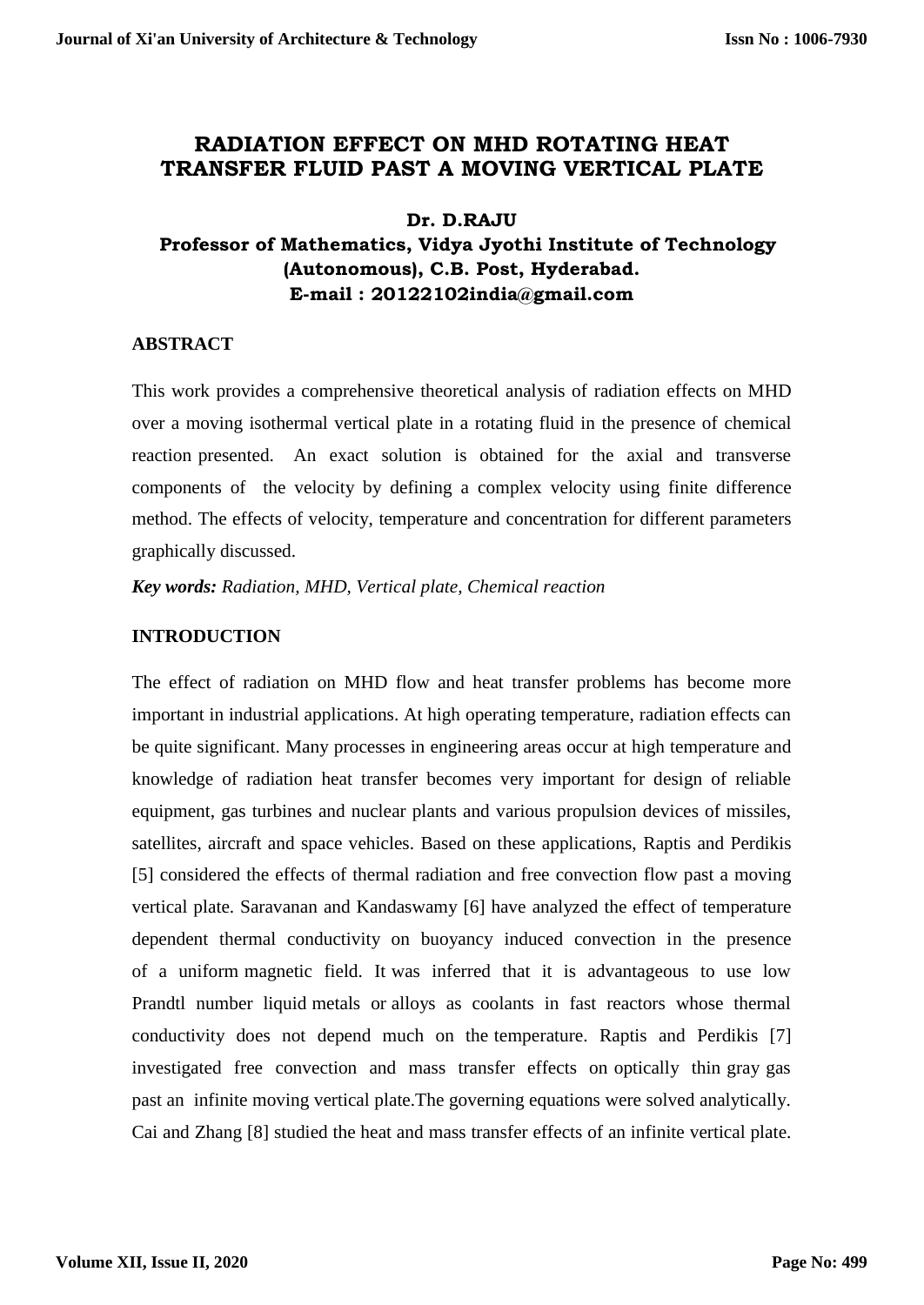Cavus and Karafistan [9] studied the effects of differential rotation in the lower convective region of the Sun, Ch Kesavaiah et.al. [10] Effects of the chemical reaction and radiation absorption on an unsteady MHD convective heat and mass transfer flow past a semi-infinite vertical permeable moving plate embedded in a porous medium with heat source and suction.

The problem of flow, heat and mass transfer on mixed convection over a stretching surface in a fluid-saturated porous medium could be very practicable in numerous applications in the polymer technology and metallurgy. For instance, it occurs in many metallurgical processes which involve the cooling of con- tenuous strips or filaments by drawing them through a quiescent fluid and that in the process of drawing, these strips are some- times stretched. The properties of the final products depend greatly on the rate of cooling so that final products of desired characteristics might be achieved. The rate of cooling can be controlled by drawing such strips through an electrically conducting fluid in the presence of transverse magnetic field. Heat transfer is the study of the flow of heat. It is an energy transfer due to temperature difference in a medium or between two or more media. In chemical engineering, to predict rates of heat transfer in a variety of process situations. In accident scenarios involving fire and the transport of explosive material, the time available for escape is dependent on the heat transfer rate from the fire to the energetic material. In view of the above Chenna Kesavaiah et.al. [11] Radiation effect on transient MHD free convective flow over a vertical porous plate with heat source*,* Mallikarjuna Reddy et.al. [12] Radiation and Diffusion thermo effects of visco-elastic fluid past a porous surface in the presence of magnetic field and chemical reaction with heat source, Chenna Kesavaiah and Chandraprakash [13] Radiation and chemical reaction effect on MHD accelerated inclined plate with variable temperature, Chenna Kesavaiah et.al. [14] Forced convective heat flow of a liquid for different depths of the channel with a constant heat source, Chenna Kesavaiah et.al. [15] MHD rotating fluid past a moving vertical plate in the presence of chemical reaction. Srinathuni Lavanya et.al. [16] Radiation, heat and mass transfer effects on magnetohydrodynamic unsteady free convective Walter's memory flow past a vertical plate with chemical reaction through a porous medium, D Raju [17] Finite difference techniques to hall current effect and rotation effects on MHD free convection heat and mass transfer flow past an accelerated vertical plate, D Raju [18] Radiation effect on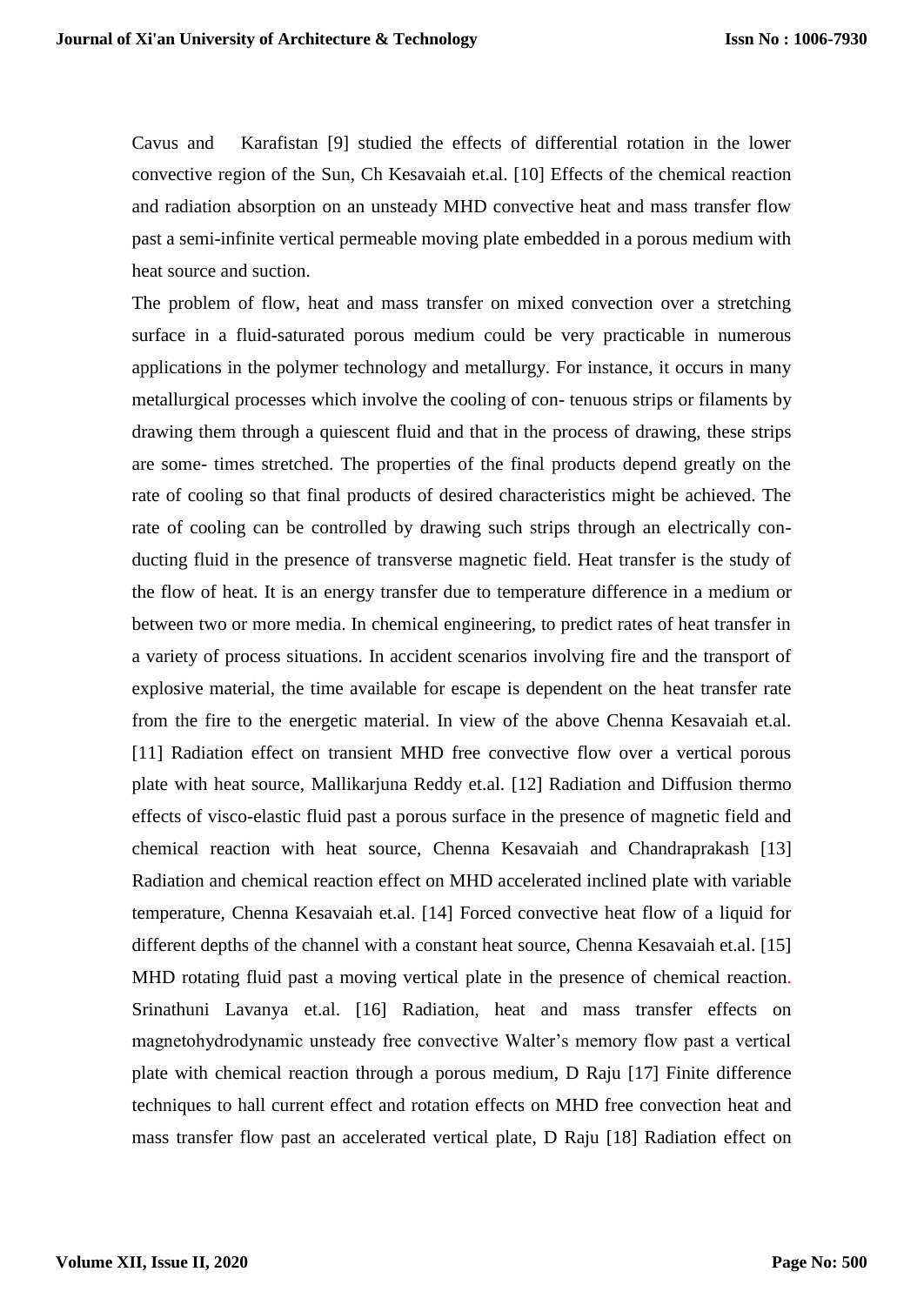unsteady flow past an accelerated infinite vertical plate with variable temperature and chemical reaction, D Raju [19] Finite difference analysis of transient free convective MHD heat transfer flow through porous medium with heat generation.

Hence, the present analysis of radiation effects on MHD over a moving isothermal vertical plate in a rotating fluid in the presence of chemical reaction presented. An exact solution is obtained for the axial and transverse components of the velocity by defining a complex velocity using finite difference method. The effects of velocity, temperature and concentration for different parameters graphically discussed.

## **MATHEMATICAL MODEL**

Three dimensional flow of a viscous, incompressible, electrically conducting fluid past an impulsively started infinite vertical isothermal plate with uniform mass diffusion in a rotating fluid  $[2,3]$  is considered. On this plate, the x'-axis is taken along the plate in the vertically upward direction and the  $y'$ -axis is taken normal to  $x'$ axis in the plane of the plate and z'-axis is normal to it. Both the fluid and the plate are in a state of rigid rotation with uniform angular velocity  $\Omega'$  about the z'-axis. The fluid considered here is a gray, absorbing-emitting radiation but a non-scattering medium. A transverse magnetic field  $B_0$  of uniform strength is applied normal to the plate in the z' direction. The induced magnetic field and viscous dissipation is assumed to be negligible. Initially, the plate and fluid are at rest with the temperature  $T'_{\infty}$  and concentration  $C'_{\infty}$  everywhere. At time t' > 0, the plate is given an impulsive motion in the vertical direction against gravitational field with constant velocity  $u_0$  in a fluid, in the presence of thermal radiation. At the same time the plate temperature is raised to  $T_w$ and the concentration to  $T_w$ , which are there after maintained constant. Since the plate occupying the plane  $z' = 0$  is of infinite extent, all the physical quantities depend only on  $z'$  and  $t'$ . Then by Boussinesq's approximation, the unsteady flow is governed by the following equations: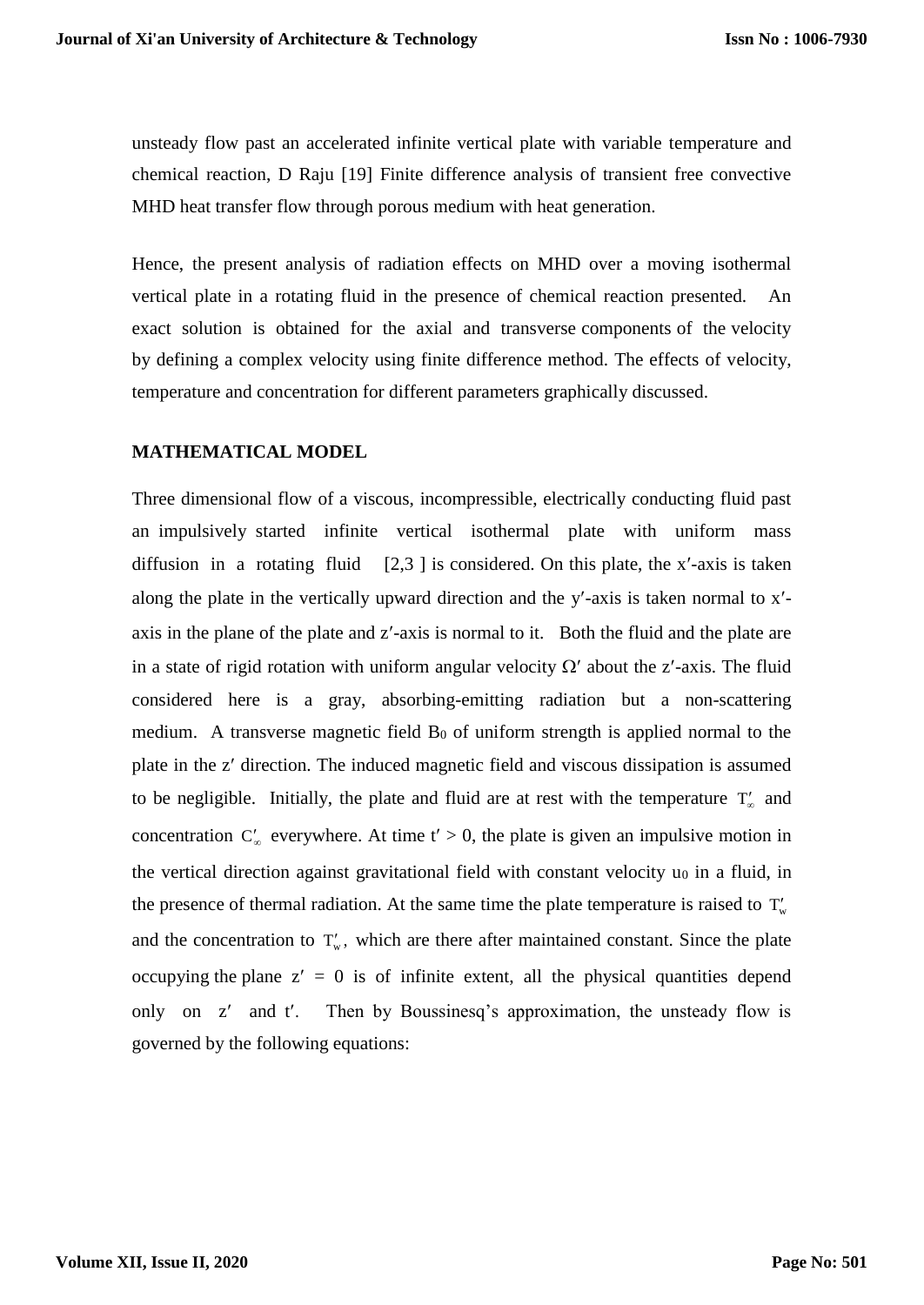

**Figure (1):** Physical model of the problem

$$
\frac{\partial \mathbf{u}'}{\partial t'} - 2\Omega' \mathbf{v}' = g\beta (\mathbf{T}' - \mathbf{T}'_{\infty}) + g\beta^* (\mathbf{C}' - \mathbf{C}'_{\infty}) + \nu \frac{\partial^2 \mathbf{u}'}{\partial z'^2} - \sigma \frac{\mathbf{B}_0^2}{\rho} \mathbf{u}' \tag{1}
$$

$$
\frac{\partial v'}{\partial t'} + 2\Omega' u' = v \frac{\partial^2 v'}{\partial z'^2} - \frac{\sigma B_0^2}{\rho} v'
$$
\n(2)

$$
\rho C_p \frac{\partial T'}{\partial t'} = k \frac{\partial^2 T'}{\partial z'^2} - \frac{\partial q_r}{\partial z'}
$$
\n(3)

$$
\frac{\partial C'}{\partial t'} = D \frac{\partial^2 C'}{\partial z'^2} - Kr'(C' - C'_\infty)
$$
\n(4)

The term  $\frac{\partial q}{\partial z}$  $\rm q_{\rm r}$  $\partial \rm{z}^{\prime}$  $\frac{\partial q_r}{\partial t}$  represents the change in the radiative flux with distance normal to the

plate with the following initial and boundary conditions

$$
t' \leq 0: \quad u' = 0, \qquad T' = T'_{\infty}, \quad C' = C'_{\infty} \qquad \text{for all } z'
$$
  
\n
$$
t' > 0: \quad u' = u_0, \quad T' = T'_{\infty}, \quad C' = C'_{\infty} \qquad \text{at} \qquad z' = 0
$$
  
\n
$$
u = 0, \qquad T \rightarrow T_{\infty}, \quad C' \rightarrow C'_{\infty} \qquad \text{as} \quad z' \rightarrow \infty
$$
  
\n(5)

By Rosseland approximation [1, 4], radiative heat flux of an optically thin gray gas is expressed by

$$
\frac{\partial q_r}{\partial z'} = -4a^* \sigma (T'^4_{\infty} - T'^4)
$$
\n(6)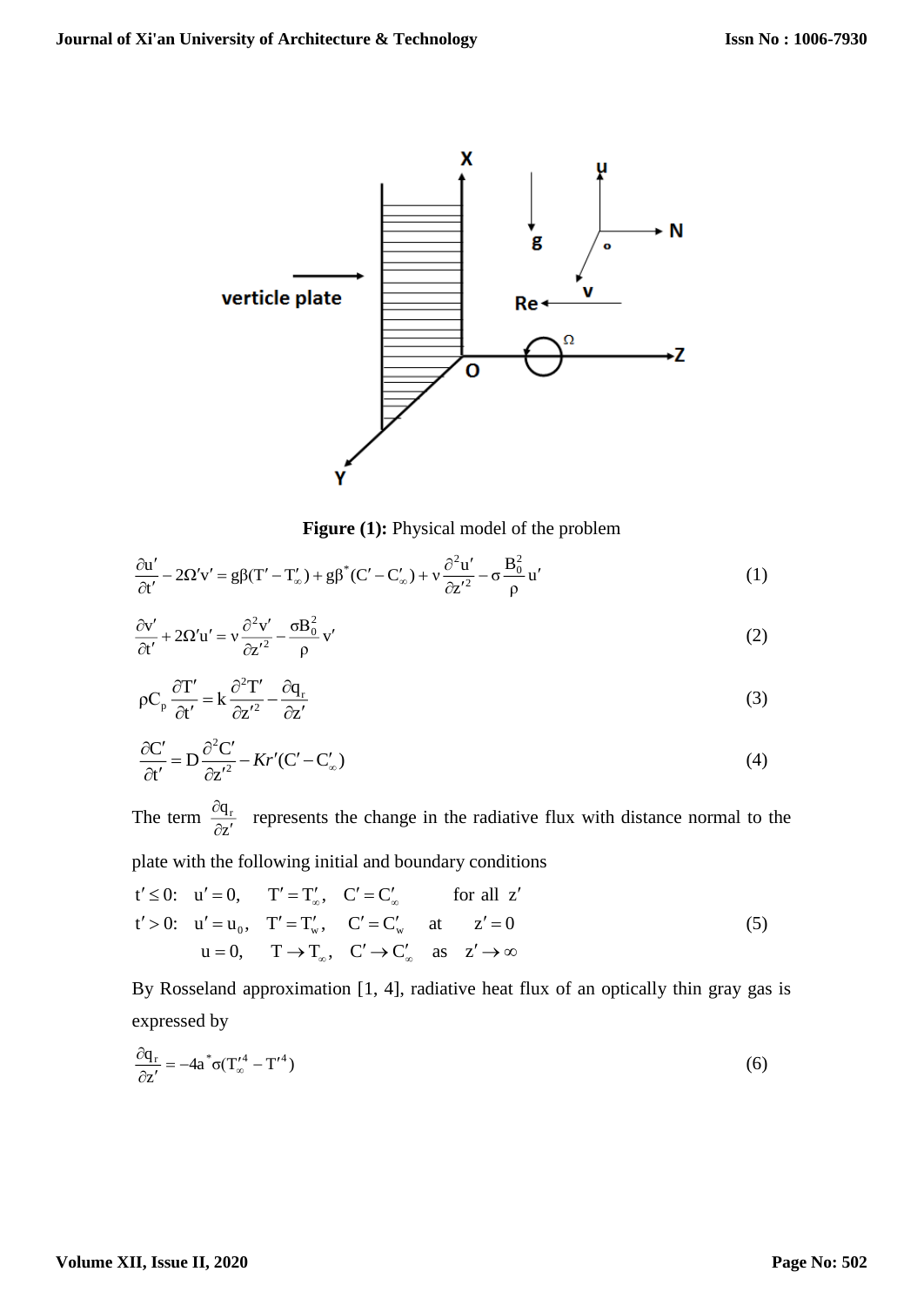It is assume that the temperature differences within the flow are sufficiently small such that  $T<sup>4</sup>$  may be expressed as a linear function of the temperature. This is accomplished by expanding  $T'^4$  in a Taylor series about  $T'_\infty$  and neglecting higher-order terms, thus

$$
T'^4 \cong 4T'^{3}_{\infty}T' - 3T'^{4}_{\infty} \tag{7}
$$

By using equations (6) and (7), equation (3) reduces to

$$
\rho C_p \frac{\partial T'}{\partial t'} = k \frac{\partial^2 T'}{\partial y'^2} + 16a^* \sigma T''_{\infty} (T'_{\infty} - T')
$$
\n(8)

On introducing the following dimensionless quantities:

$$
(u,v) = \frac{(u',v')}{u_0}, t = \frac{t'u_0^2}{v}, z = \frac{z'u_0}{v}, \theta = \frac{T'-T'_\infty}{T'_w - T'_\infty}, C = \frac{C'-C'_\infty}{C'_w - C'_\infty}
$$
  
\n
$$
Gr = \frac{g\beta v(T'_w - T'_\infty)}{u_0^3}, Sc = \frac{v}{D}, Kr = \frac{vKr'}{u_0^2}, Gc = \frac{vg\beta^*(C'_w - c'_\infty)}{u_0^3}
$$
  
\n
$$
M = \frac{\sigma B_0^2 u_0}{\rho}, \qquad Pr = \frac{\mu C_p}{k}, \qquad \Omega = \frac{\Omega'v}{u_0^2}, \qquad R = \frac{16a^*v^2 \sigma T'_\infty^3}{ku_0^2}
$$
\n(9)

and the complex velocity  $q = u + iv$ ,  $i = \sqrt{-1}$  in equations (1) to (5), the equations relevant to the problem reduces to

$$
\frac{\partial q}{\partial t} + 2i\Omega i = Gr \theta + Gc C + \frac{\partial^2 q}{\partial z^2} - Mq,
$$
\n(10)

$$
\frac{\partial \theta}{\partial t} = \frac{1}{\text{Pr}} \frac{\partial^2 \theta}{\partial z^2} - \frac{\text{R}}{\text{Pr}} \theta \tag{11}
$$

$$
\frac{\partial C}{\partial t} = \frac{1}{Sc} \frac{\partial^2 C}{\partial z^2} - KrC \tag{12}
$$

The initial and boundary conditions in non-dimensional form are

$$
q = 0, \quad \theta = 0, \quad C = 0, \quad \text{for all} \quad z \le 0 \quad \& t \le 0
$$
\n
$$
t > 0: \quad q = 1, \quad \theta = 1, \quad C = 1, \quad \text{at} \quad z = 0
$$
\n
$$
q = 0, \quad \theta \to 0, \quad C \to 0, \quad \text{as} \quad z \to \infty
$$
\n
$$
(13)
$$

All the physical variables are defined in the nomenclature.

#### **METHOD OF SOLUTION**

Equation  $(10)$  -  $(12)$  are coupled, non – linear partial differential equations and these cannot be solved in closed – form using the initial and boundary conditions (7).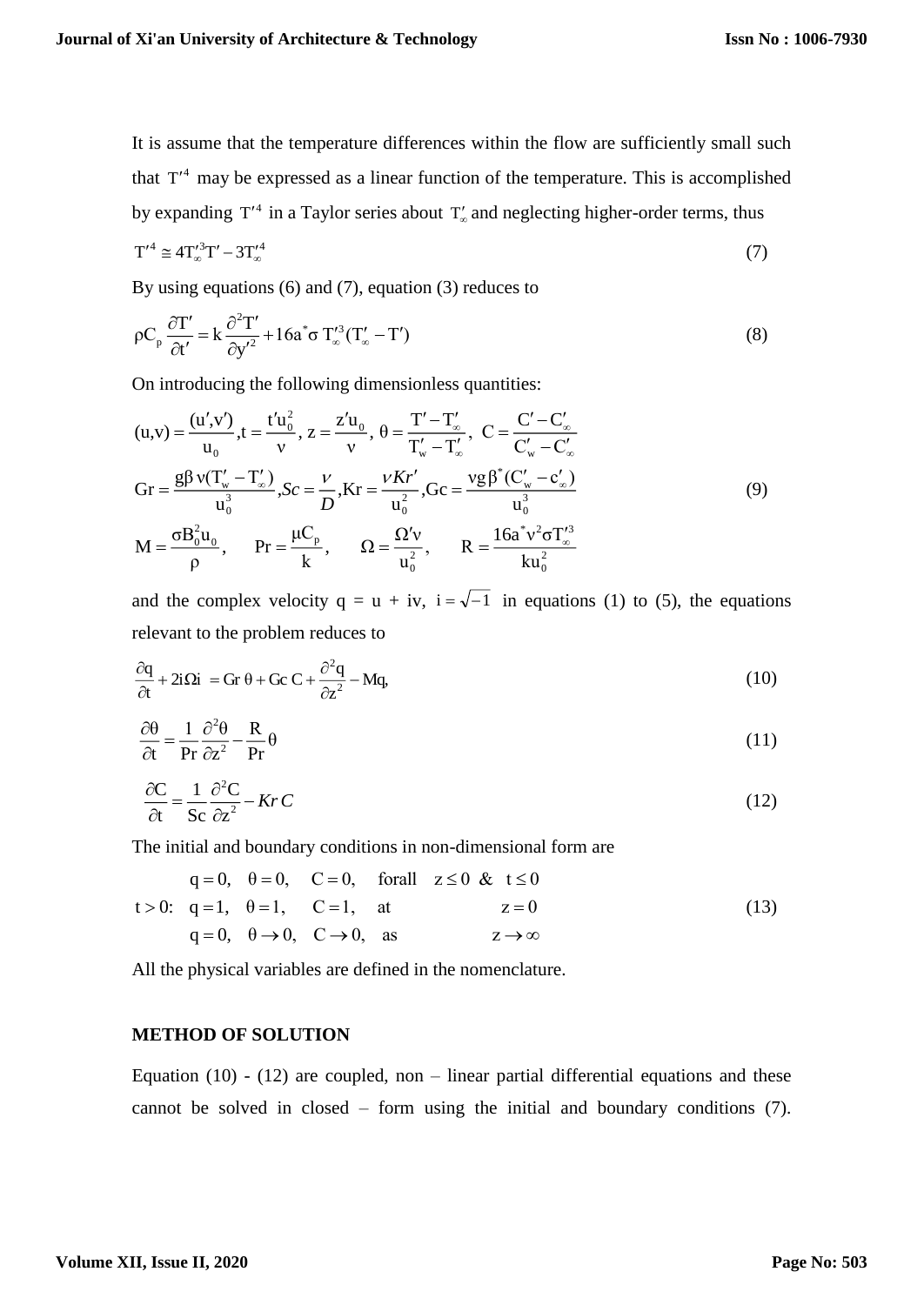However, these equations can be reduced to a set of ordinary differential equations, which can be solved numerically finite difference technique.

Let us consider a rectangular region with y varying from 0 to  $z_{\text{max}}$  (=40), where  $z_{\text{max}}$ represents to  $z = \infty$ . The region to be examined in  $(z, t)$  space is covered by a rectangular grid with sides parallel to axes with  $\Delta z$  and  $\Delta t$ , the mesh sizes along  $z$ -direction and time  $t$ -direction, respectively. The equivalent finite difference schemes of equations for  $(10) - (12)$  are as follows:

$$
\left(\frac{q_{i,j+1}-q_{i,j}}{\Delta t}\right) = Gr\left(\theta_{i,j}\right) + Gc\left(\phi_{i,j}\right) + \left(\frac{q_{i-1,j}-2q_{i,j}+q_{i+1,j}}{\left(\Delta z\right)^{2}}\right) - M\left(q_{i,j}\right)
$$
\n(14)

$$
\left(\frac{\theta_{i,j+1} - \theta_{i,j}}{\Delta t}\right) = \frac{1}{\Pr}\left(\frac{\theta_{i-1,j} - 2\theta_{i,j} + \theta_{i+1,j}}{\left(\Delta z\right)^2}\right) - \frac{R}{\Pr}\left(\theta_{i,j}\right)
$$
\n(15)

$$
\left(\frac{C_{i,j+1} - C_{i,j}}{\Delta t}\right) = \frac{1}{Sc} \left(\frac{C_{i-1,j} - 2C_{i,j} + C_{i+1,j}}{(\Delta z)^2}\right) - Kr(C_{i,j})
$$
\n(16)

Index *i* refer to *y* and *j* refers to time; the mesh system is divided by taking  $\Delta z = 0.1$ 

From the initial conditions in (12) we have the following equivalent

$$
u(0, j) = 1, \theta(0, j) = 1, \phi(0, j) = 1 \qquad \text{for all } j
$$
  

$$
u(i_{\text{max}}, j) = 0, \theta(i_{\text{max}}, j) = 0, \phi(0, j) = 0 \qquad \text{for all } j
$$
 (17)

(here  $i_{\text{max}}$  was taken as 200), the velocity at the end of time step viz,  $u(i, j+1)(i=1,200)$  is coupled form (14) in terms of velocity and temperature at points on the earlier time – step. After that  $\theta(i, j+1)$  is computed for (15) and  $C(i, j+1)$  is computed for equation (16). The procedure is repeated until  $t = 0.5$  (*i.e.*  $j = 500$ ), during the computation  $\Delta t$  was chosen as 0.001

#### **RESULTS AND DISCUSSION**

The graphical presentation for velocity, temperatue and concetration profiles for various parameters like magnetic field, rotation parameter , radiation parameter, Schmidt number, chemical reaction, thermal Grashof number and mass Grashof number in this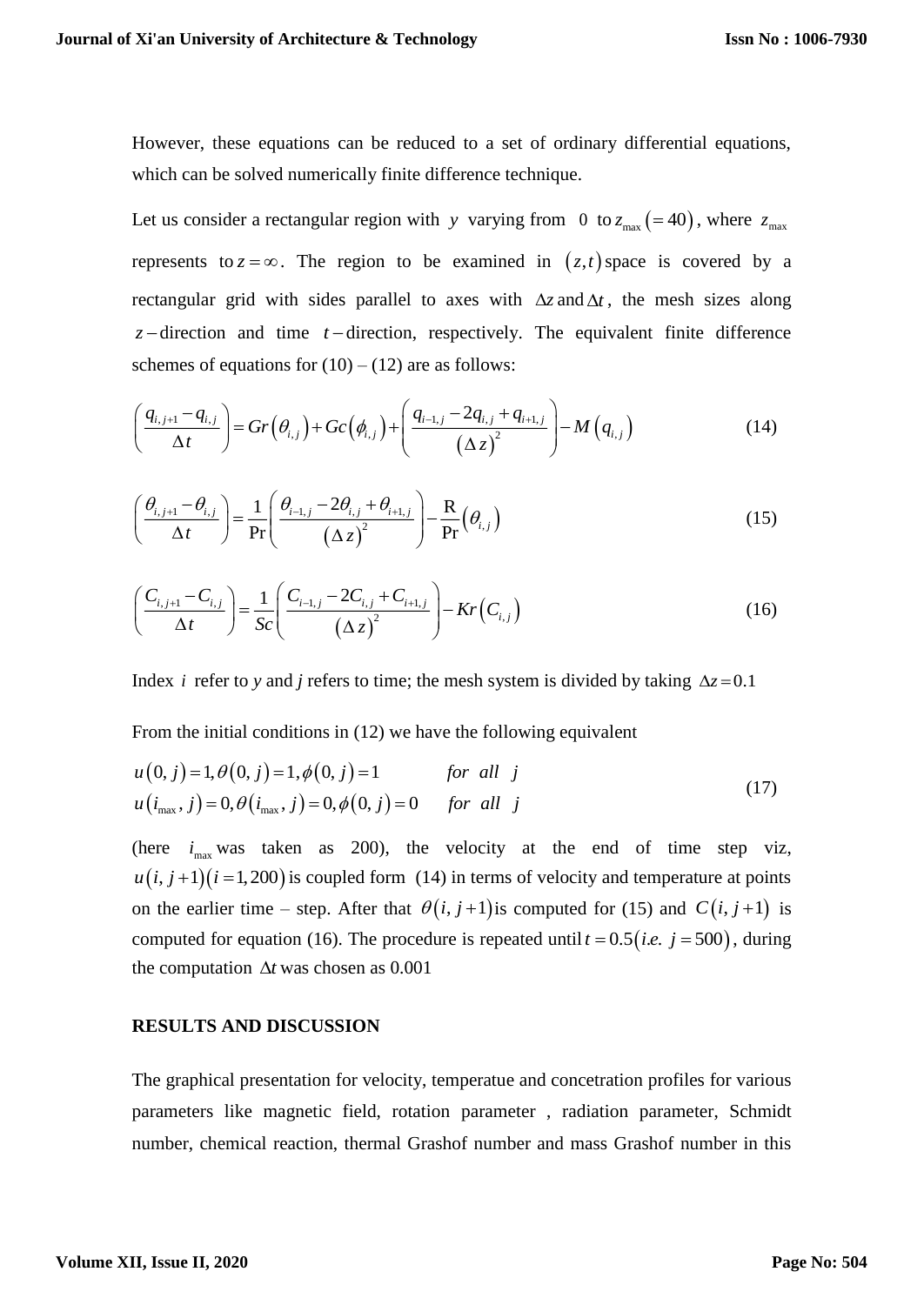section. The velocity profiles for rotation parameter on primary velocity shown in figure (2). It is clear that the primary velocity decreases with increasing the rotation parameter  $(\Omega)$  in cooling of the plate. This shows that primary velocity decreases in the presence of high thermal rotation. The primary velocity profiles of air for different values of the magnetic parameter  $(M)$  are shown in figure (3). It is found that the primary velocity decreases with increasing magnetic parameter This shows that primary velocity decreases in the presence of high magnetic field and rotation. In fact rotation has more influence than magnetic field on primary velocity. Effects of the primary velocity profiles for different thermal Grashof number *Gr* , mass Grashof number  $(Gc)$  are shown in figure 4(a) and 4 (b). It is readily appearing that the primary velocity increases with increasing thermal Grashof number or mass Grashof number. The primary velocity for different values of chemical reaction parameter  $(Kr)$  and Schmidt number  $(Sc)$  showed in figure (5) and (6). Form these figures we determined that the primary velocity decreases with increases in chemical reaction parameter or Schmidt number. The effect of thermal radiation parameter is important in temperature profiles. The temperature profiles calculated for different values of thermal radiation parameter  $(R)$  are shown in figure (7). It is observed that the temperature decreases with increasing values of radiation parameter. The concentration profiles for different values of the chemical reaction parameter  $(Kr)$  and Schmidt number  $(Sc)$  are depicted in figure 8(a) and 8(b). from these figures we dipected that the concentration profiles decfease due to increasing the values of the chemical reaction parameter and Schmidt number.

#### **Skin friction**

Using equation (16) we get the following expression for skin - friction components  $\tau_x$ and  $\tau_v$ 

$$
\tau_x + i\tau_y = \left(\frac{\partial q}{\partial z}\right)_{z=0}
$$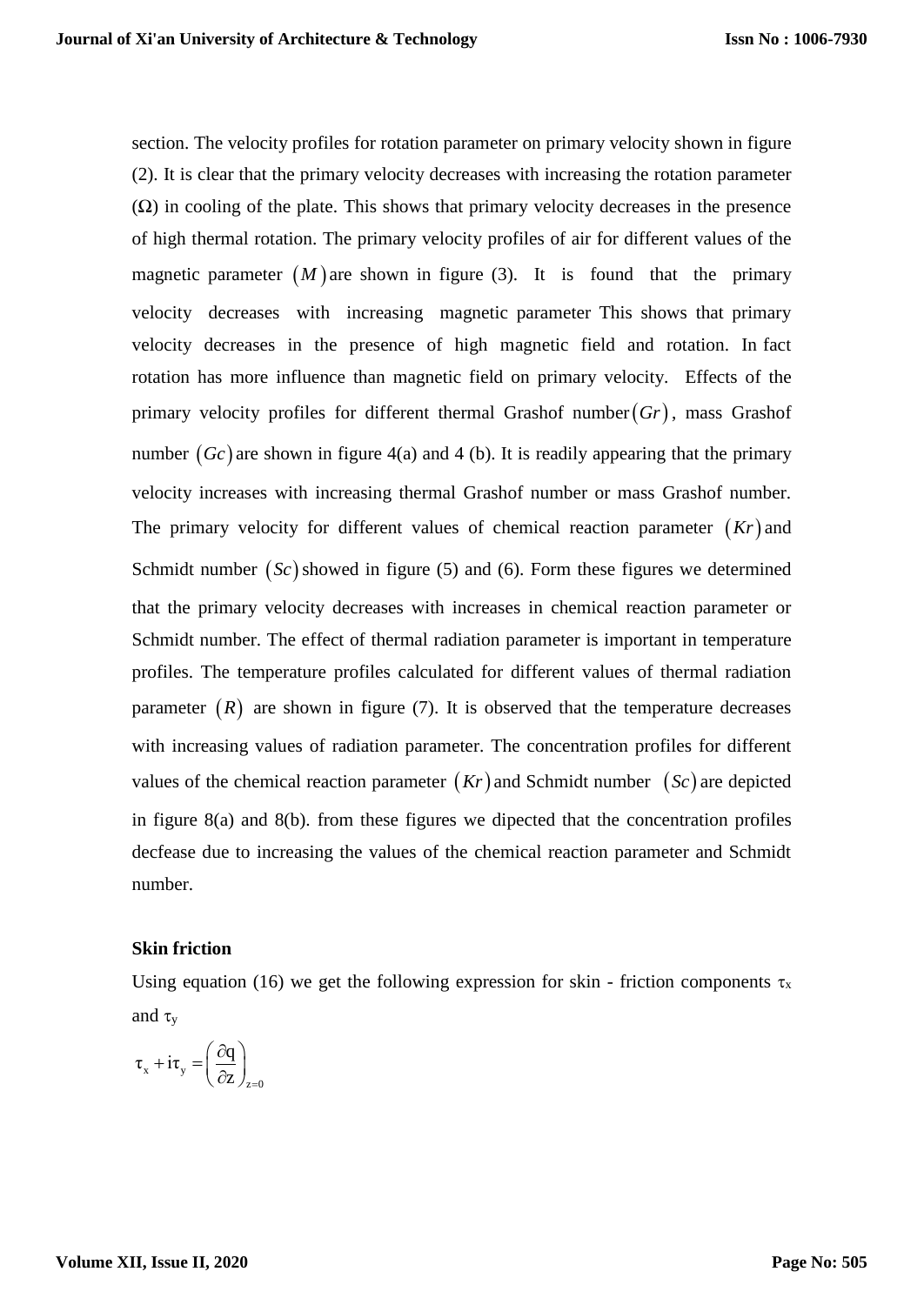| <b>Table (1):</b> Skin-friction $\tau$ for different values of $\Omega$ versus Gr |                |
|-----------------------------------------------------------------------------------|----------------|
| Ω                                                                                 | $\tau_{\rm x}$ |
| 0.2                                                                               | 4.5845         |
| 0.4                                                                               | 4.3000         |
| 0.6                                                                               | 3.7985         |
| 0.8                                                                               | 3.5472         |

The effect of rotation on skin - friction decreases the component  $\tau_x$  as  $\Omega$  increases with fixed values of  $Gc = 5.0 R = 1.0 M = 1.0 Sc = 0.6 Kr = 1.0 n = 0.1$  shown in table (1). As time advances the component  $\tau<sub>x</sub>$  increases. Greater cooling of the plate, due to free - convection currents, lower rises  $\tau_x$ .

#### **Sherwood Number:**

Using equation (14) we get the following expression for Sherwood number

$$
\mathbf{S}_{\mathrm{h}} = \left(\frac{\partial \mathbf{C}}{\partial \mathbf{z}}\right)_{\mathbf{z} = 0} = m_2
$$

| <b>Table (2):</b> Sherwood number for different values of $Sc$ versus $Kr$ |                   |
|----------------------------------------------------------------------------|-------------------|
| Sc                                                                         | Sh                |
| 0.16                                                                       | 0.0035300         |
| 0.22                                                                       | 0.0003355         |
| 0.31                                                                       | 5.612 $e^{-005}$  |
| 0.60                                                                       | 1.245 $e^{-0.05}$ |

Sherwood numbers for different Schmidt number and time are calculated using equation (18), table (2) shows that as Schmidt number increases Sherwood number increases, but the trend is reversed with time.

#### **Nusselt number**

Using equation (15) we get the following expression for Nusselt number

$$
N_{u} = \left(\frac{\partial \theta}{\partial z}\right)_{z=0} = m_{6}
$$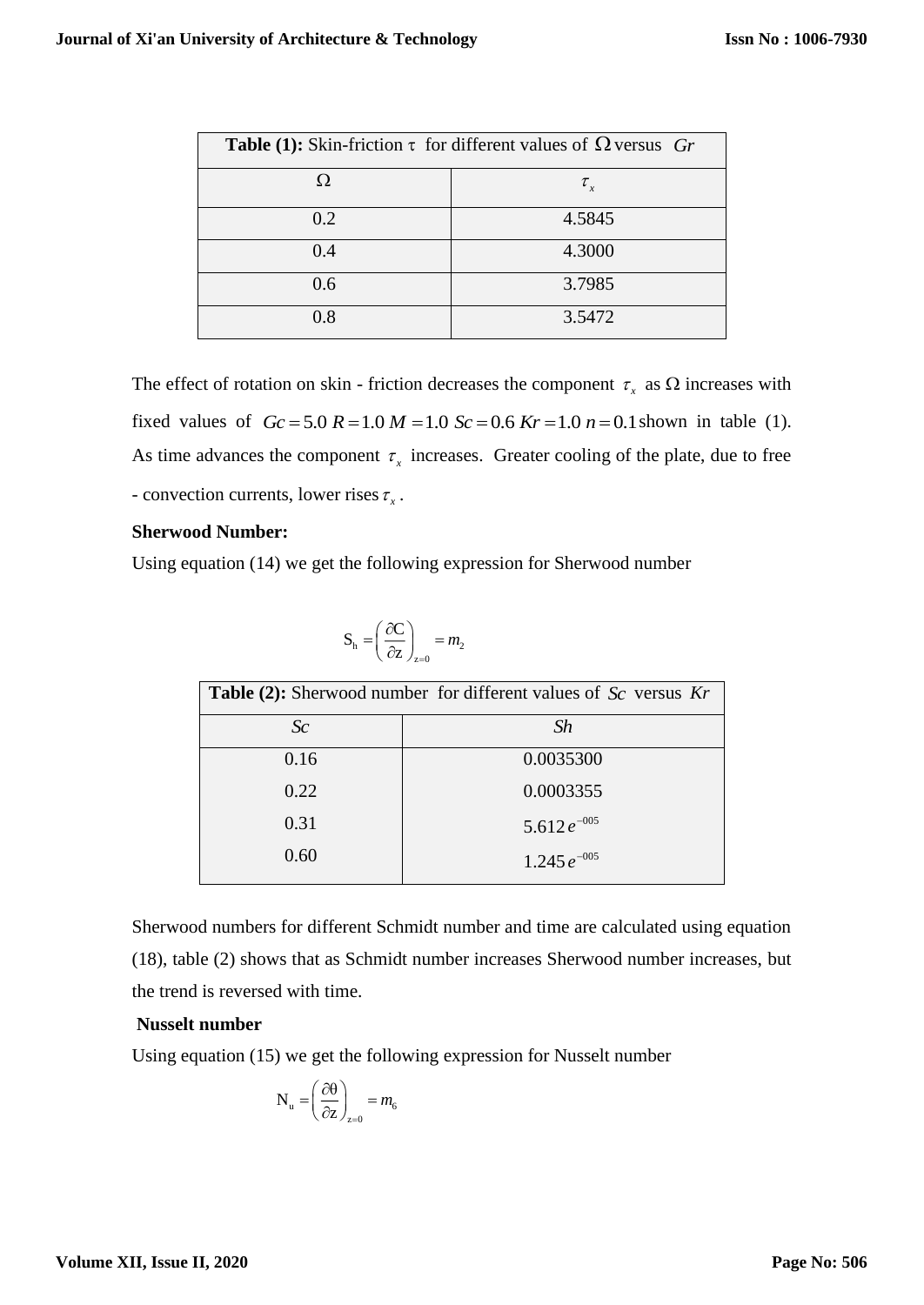#### **REFERENCES**

- 1. R Viskanta and R J Grosh (1962): Boundary layer in thermal radiation absorbing and emitting media, Int. J. Heat Mass Transfer, Vol. 5, pp.795–805.
- 2. H P Greenspan (1968): The theory of rotating fluids. Cambridge University Press, UK
- 3. Debnath, L (1975): Exact solution of the unsteady hydrodynamic and hydromagnetic boundary layer equations in a rotating fluid system, Z. Angew. Math. Mech., Vol. 55, pp. 431–438.
- 4. Raptis, A. and Massalas, C.V. (1998), Magnetohydrodynamic flow past a plate by the presence of radiation, Int. J. Heat Mass Transfer, Vol.  $34$ , pp.  $107-109$ .
- 5. Raptis, A. and Perdikis, C., Radiation and free convection flow past a moving plate, *Int. J. Appl. Mech. and Engg.*, 4 (1999), pp. 817–821.
- 6. Saravanan, S. and Kandaswamy, P., Natural convection in low Prandtl number fluids with a vertical magnetic field, *Trans. ASME J. Heat Transfer*, *122* (2000), pp. 602-606.
- 7. Raptis, A. and Perdikis, C., Thermal Radiation of an optically thin gray gas, *Int. J. Appl. Mech. and Engg.*, *8* (2003), pp. 131–134.
- 8. Cai, R. and Zhang, N., (2003), Explicit analytical solutions of linear and non linear interior heat and mass transfer equation sets for drying process, *ASME TRANS J. Heat Transfer, 125 (2003), pp.175-178.*
- 9. Cavus H. and Karafistan, A.I , On the modeling of rotational effects in the lower convective region of the sun, *Braz. J. Phys*., *40* (2010) 2.
- 10. D Ch Kesavaiah, P V Satyanarayana and S Venkataramana (2011): Effects of the chemical reaction and radiation absorption on an unsteady MHD convective heat and mass transfer flow past a semi-infinite vertical permeable moving plate embedded in a porous medium with heat source and suction, *Int. J. of Appl. Math and Mech. Vol. 7 (1),* pp. 52-69
- 11. D Chenna Kesavaiah, D Chandraprakash and Md Ejaz Ahamed (2019): Radiation effect on transient MHD free convective flow over a vertical porous plate with heat source*, Journal of Information and Computational Science*, Vol. 9 (12), pp. 535-550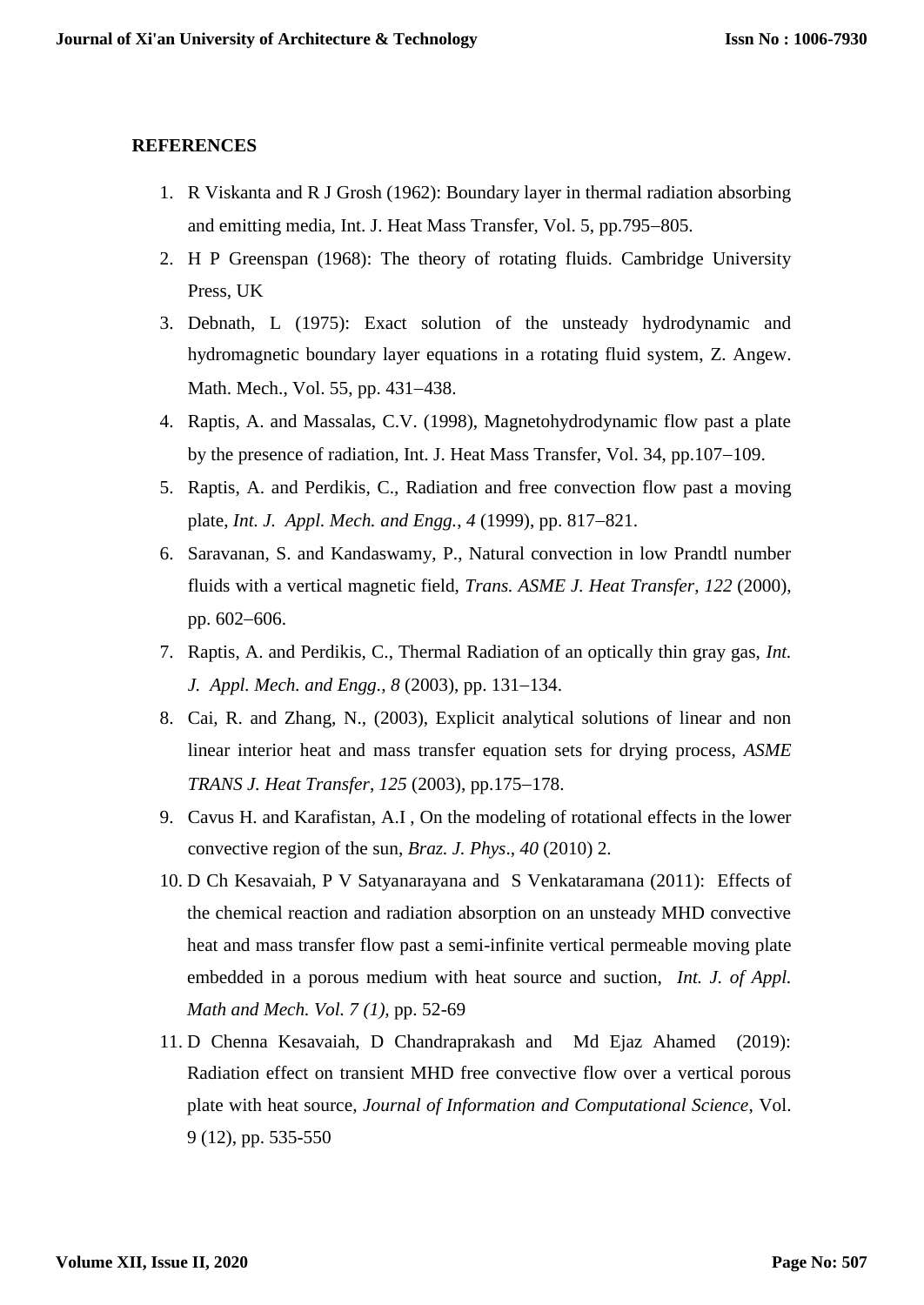- 12. B Mallikarjuna Reddy, D Chenna Kesavaiah and G V Ramana Reddy (2019): Radiation and Diffusion Thermo Effects of Visco-Elastic Fluid Past a Porous Surface in the Presence of Magnetic Field and Chemical Reaction with Heat Source, *Asian Journal of Applied Sciences*, Vol. 7 (5), pp. 597-607
- 13. D Chenna Kesavaiah and D Chandraprakash (2019): Radiation and chemical reaction effect on MHD accelerated inclined plate with variable temperature, , *Adalya Journal, Vol. 8 (8), pp. 346-365*
- 14. D Chenna Kesavaiah, G Shanya Psalms and G Srujana (2019): Forced convective heat flow of a liquid for different depths of the channel with a constant heat source, *Adalya Journal, Vol. 8 (7), pp. 15-22*
- 15. D Chenna Kesavaiah, K Ramakrishna Reddy and G Priyanka Reddy (2019): MHD rotating fluid past a moving vertical plate in the presence of chemical reaction, *International Journal of Information and Computing Science, Vol. 6 (2), pp. 142-154*
- 16. Srinathuni Lavanya, D Chenna Kesavaiah and A Sudhakaraiah (2014): Radiation, heat and mass transfer effects on magnetohydrodynamic unsteady free convective Walter's memory flow past a vertical plate with chemical reaction through a porous medium, *International Journal of Physics and Mathematical Sciences, Vol. 4 (3), pp. 57-70, ISSN: 2277-2111* .
- *17.* D.Raju (2019): Radiation effect on unsteady flow past an accelerated infinite vertical plate with variable temperature and chemical reaction, *Journal of International Pharmaceutical Research, Vol, 46(4): pp, 17-25,* ISSN: 1674- 0440.
- *18.* D.Raju, (2019), Radiation effect on unsteady flow past an accelerated infinite vertical plate with variable temperature and chemical reaction*, Journal of International Pharmaceutical Research, Vol, 46(4): ISSN: 1674-0440, pp: 17- 25.*
- 19. D.Raju, (2019): Finite difference analysis of transient free convective MHD heat transfer flow through porous medium with heat generation*, COMPUSOFT, An international journal of advanced computer technology, Vol, 7(9), ISSN: 2320- 0790, pp:2814 – 2819.*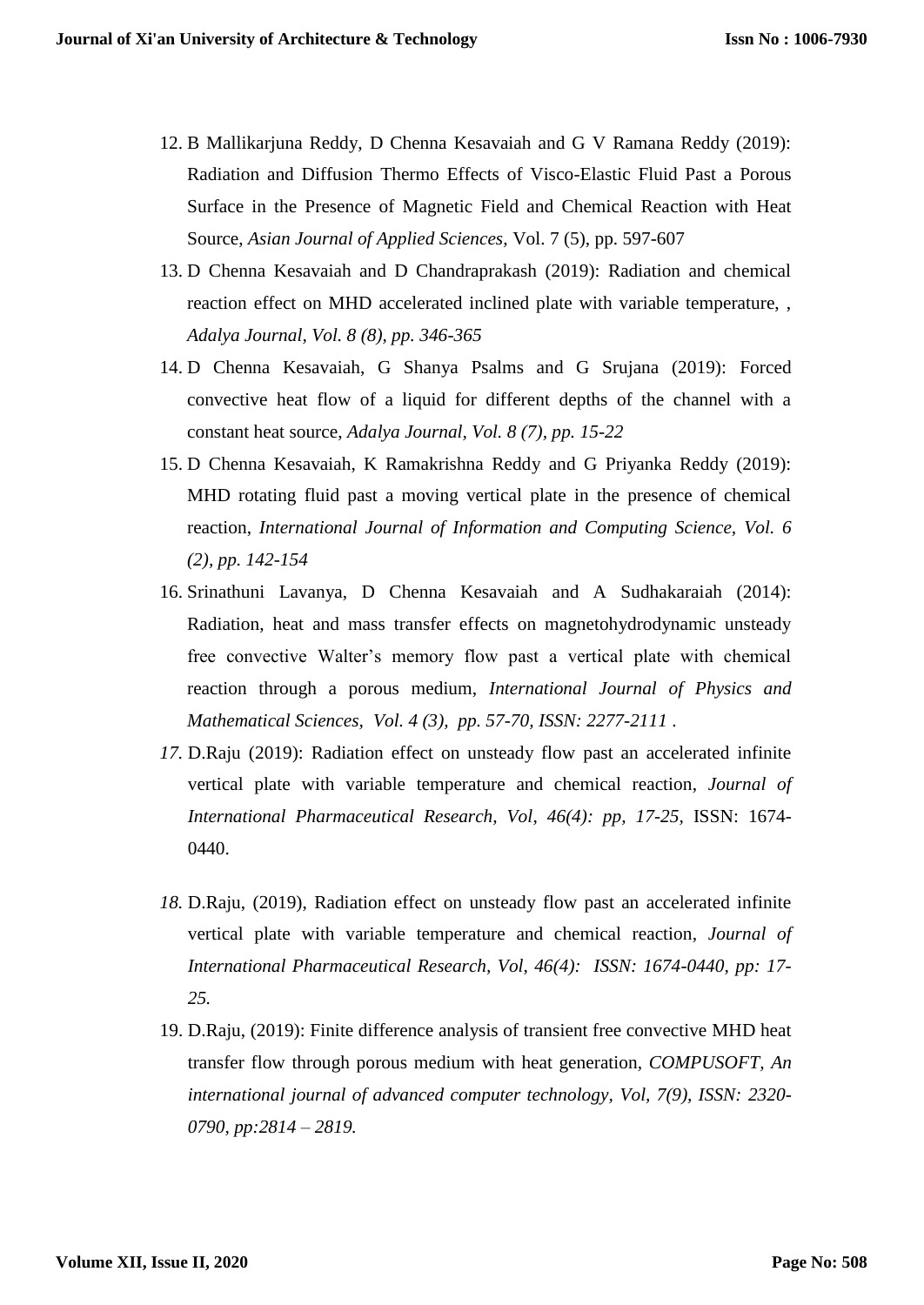#### **FIGURES:**



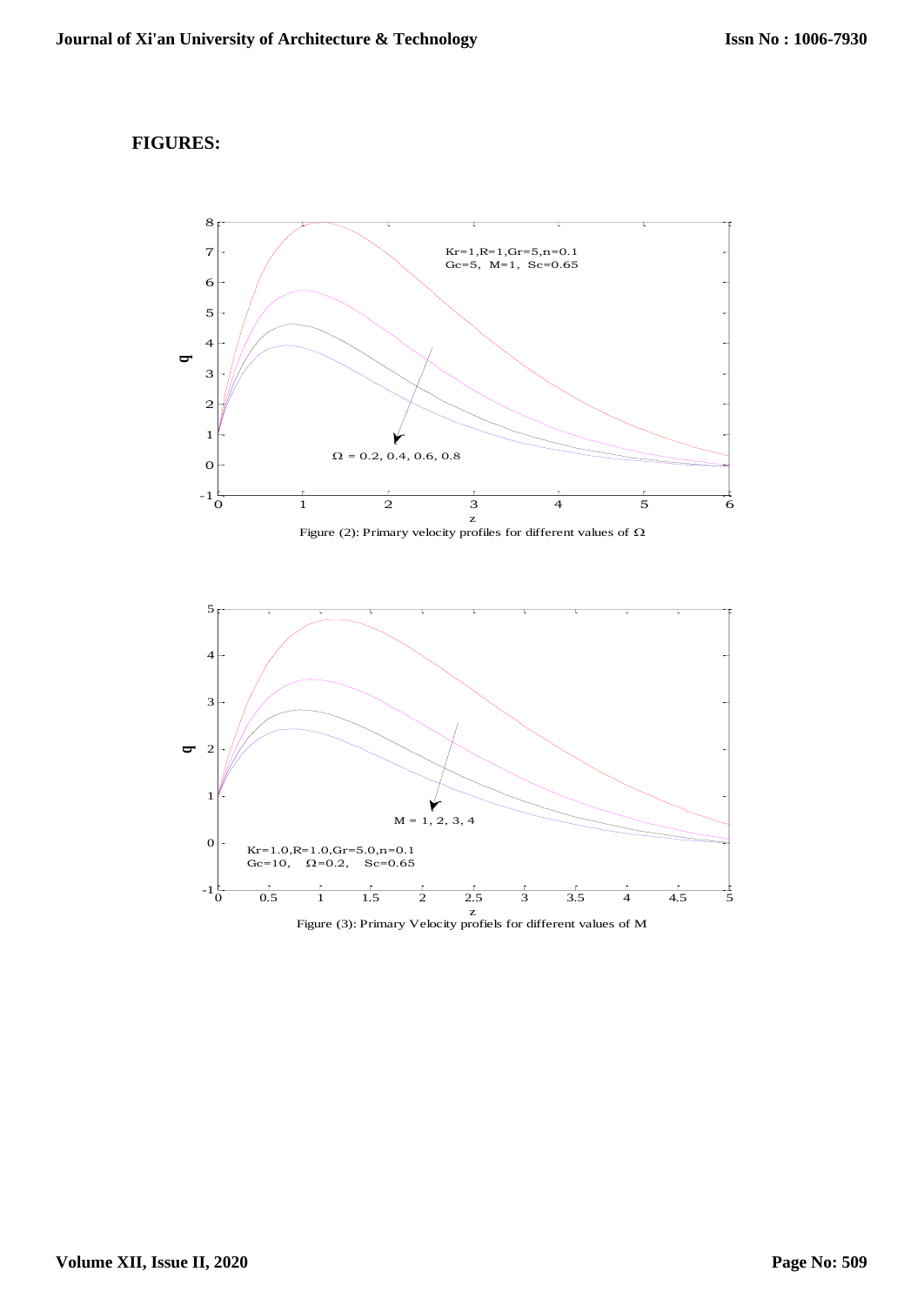

Figure 4 (a): Primary Velocity Profiles for different values of Gr



Figure 4 (b): Primary Velocity Profiles for different values of Gc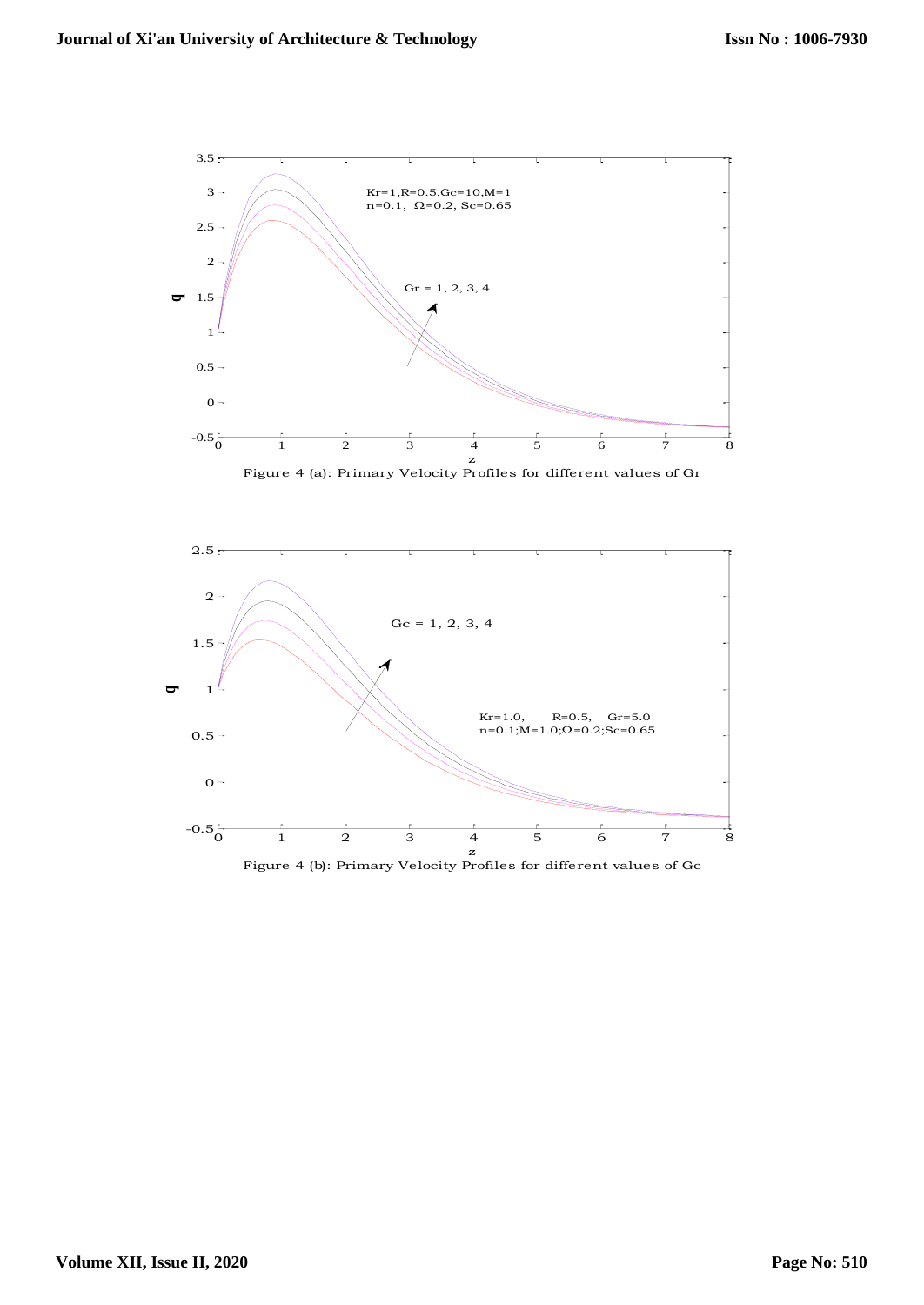





Figure (6): Primary velocity profiles for different values of Sc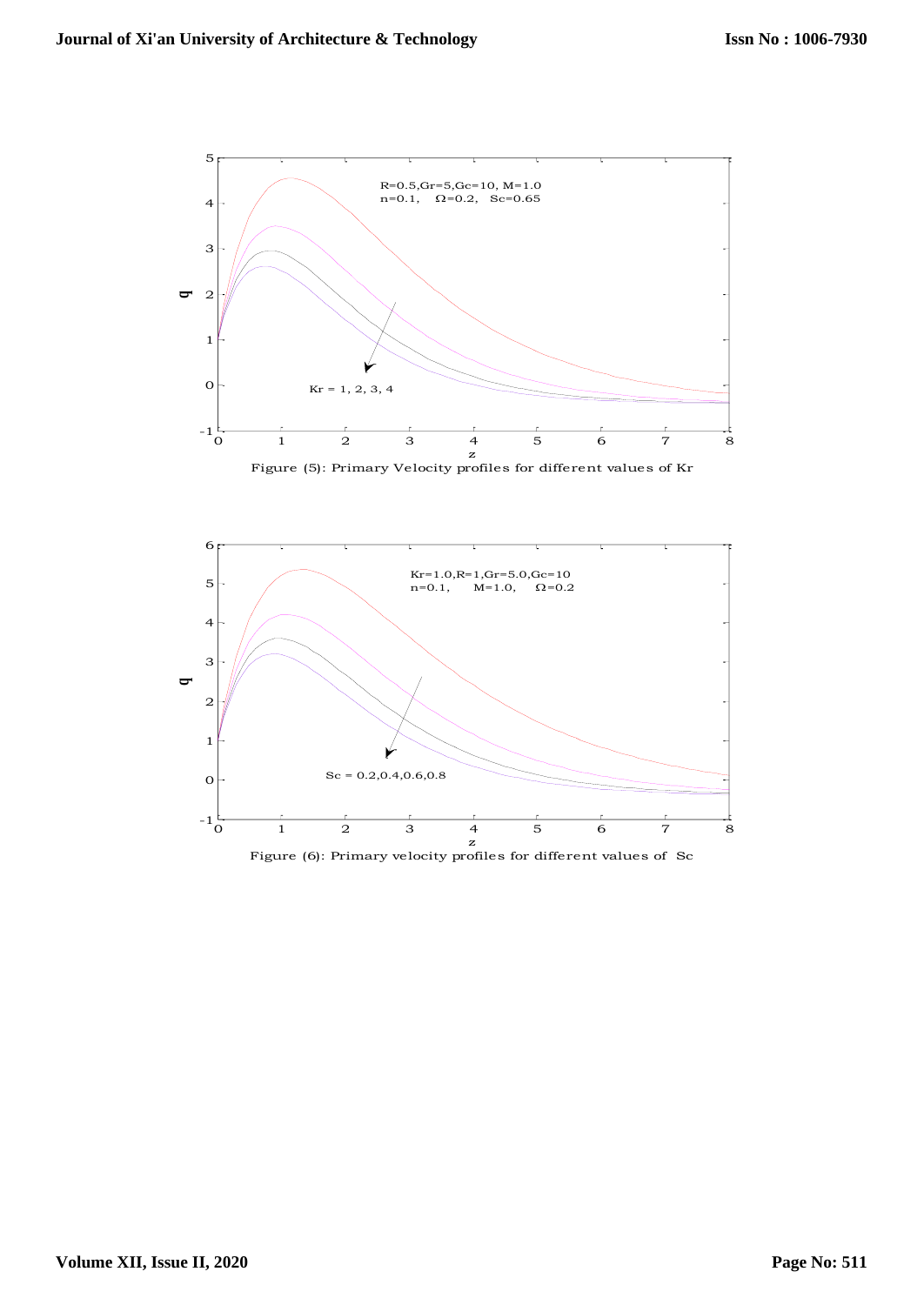

Figure (7): Temperature profiles for different values of R



Figure 8(a): Concentration profiles for different values of Kr